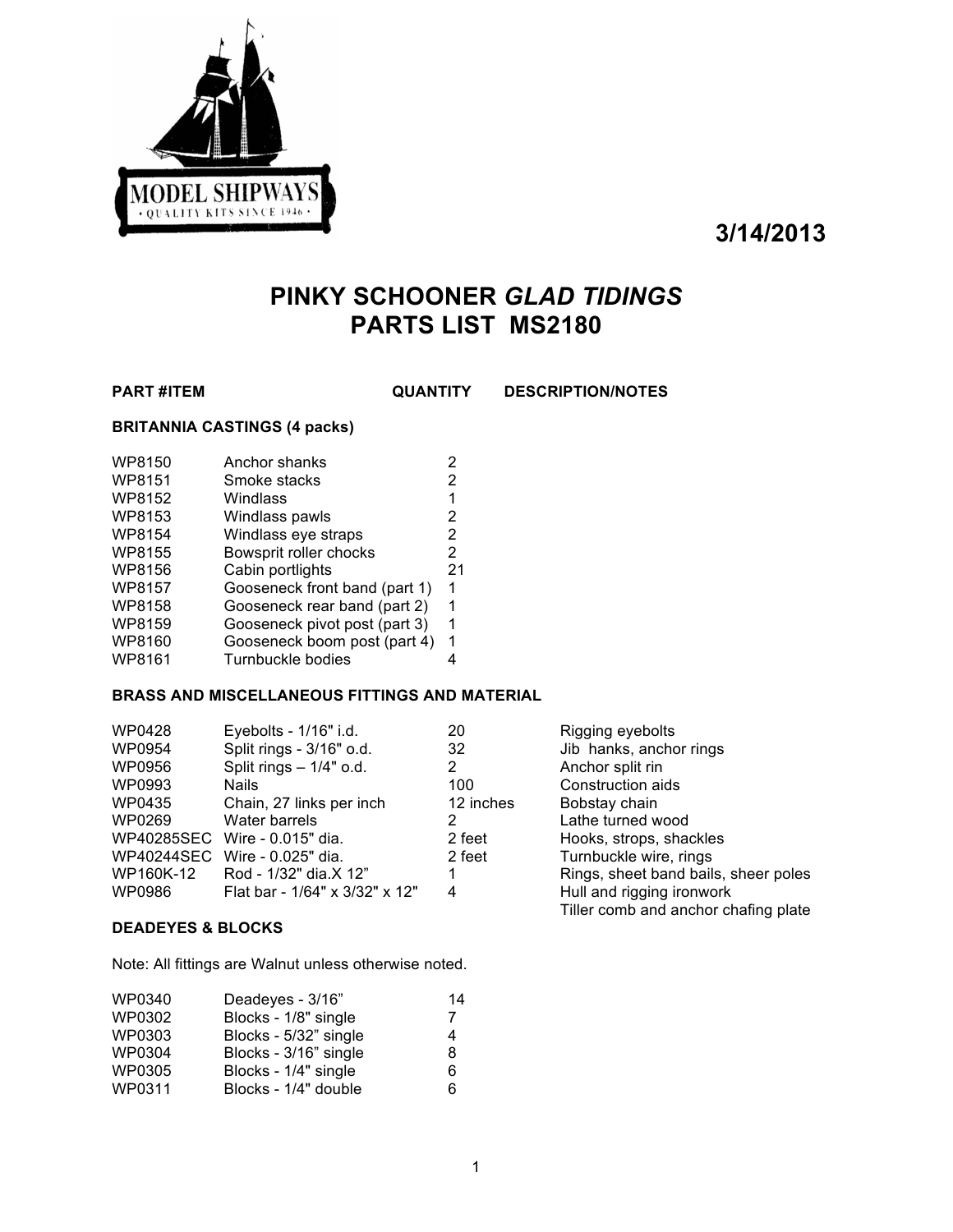#### **RIGGING LINE**

Note: Rigging line is Nylon. Black is for standing rigging.Tan is for running rigging and anchor cable. Thread is waxed polyester in tan and black for seizings.

| WP2589 | 3/0 -0.005" dia. black thread | 25 yd. spool |              |
|--------|-------------------------------|--------------|--------------|
| WP2587 | 3/0 -0.005" dia. tan thread   | 25 yd. spool |              |
| WP1204 | $0.018"$ dia. black           | 8 yards      |              |
| WP1210 | $0.021$ " dia. black          | 6 yards      |              |
| WP1246 | 0.012" dia. tan               | 8 yards      |              |
| WP1247 | 0.018" dia. tan               | 8 yards      |              |
| WP1242 | 0.021" dia. tan               | 12 yards     |              |
| WP1243 | 0.028" dia. tan               | 18 yards     |              |
| WP1228 | 0.051" dia. tan               | 2 yards      | Anchor cable |

#### **WOOD DOWELS**

Note: Dowels are supplied in lengths as noted. Cut to length as required.

| WP5100-24 | $5/64$ " x 4"     |   | Jib club            |
|-----------|-------------------|---|---------------------|
| WP5102-24 | $5/32$ " x 9"     | 2 | Fore and main gaffs |
| WP5103-24 | $3/16" \times 9"$ |   | Fore boom           |
| WP5104-24 | $1/4$ " x $24$ "  |   | Main boom           |
| WP5106-24 | $3/8$ " x 24"     |   | Fore and main masts |

### **WOOD STRIPS**

Note: Wood strips are supplied in lengths as noted. Cut to length as required.

| WP3604-24 | $1/32$ " x $1/8$ " x $24$ "     |                | Cockpit moulding                         |
|-----------|---------------------------------|----------------|------------------------------------------|
| WP3687-24 | $3/64" \times 3/16" \times 24"$ |                | Companionway guides, jackstays           |
| WP3619-24 | $1/16"$ x $3/32"$ x $24"$       | 6              | Cabin edge moulding, planking battens    |
| WP3620-24 | $1/16"$ x $1/8"$ x $24"$        | 3              | Cockpit plank                            |
| WP3622-24 | $1/16$ " x $3/16$ " x $24$ "    | 17             | Deck/cabin/cockpit plank                 |
| WP3623-24 | $1/16"$ x $1/4"$ x $24"$        | 7              | Deck plank, hull plank                   |
| WP3656-24 | $1/16" \times 3/8" \times 24"$  | 14             | Hull plank                               |
| WP3624-24 | $1/16"$ x $1/2"$ x $24"$        | 3              | Deck/cabin plank, cabin moulding(ends)   |
| WP3689-24 | $1/16" \times 3/4" \times 24"$  |                | Hull plank                               |
| WP4605-24 | $1/16"$ x 1" x 24"              | $\overline{2}$ | Hull plank                               |
| WP3625-24 | $3/32$ " x $3/32$ " x $24$ "    |                | <b>Bulwark stiffeners</b>                |
| WP3626-24 | $3/32$ " x $1/8$ " x $24$ "     | 2              | <b>Bulwark stanchions</b>                |
| WP3628-24 | $3/32$ " x $3/16$ " x $24$ "    | $\overline{2}$ | Skylight/hatch sides, bulwark stiffeners |
| WP3629-24 | $3/32$ " x $1/4$ " x $24$ "     | 11             | Cabin sides/ends, companionway rails     |
| WP3630-24 | 3/32" x 1/2" x 24"              |                | Companion lift panels                    |
| WP3631-24 | 1/8" x 1/8" x 24"               | 2              | <b>Bulkhead stiffening struts</b>        |
| WP3633-24 | $1/8$ " x $3/16$ " x $24$ "     | 2              | Deck/cabin carlings                      |
| WP3635-24 | 1/8" X 1/2" X 24"               |                | Boom jaw rest, mast mortise sides        |
| WP3640-24 | $3/16$ " x $3/16$ " x $24$ "    |                | Windlass bitts                           |
| WP3651-24 | $5/16"$ x $5/16"$ x $24"$       | 15             | Bowsprit and launching ways              |

#### **LASER-CUT WOOD PARTS**

Note: All Laser-cut wood is Basswood, Cherry, or Plywood as noted.

| WP4620-A         | 3/16" Thick Set<br>Half bulkheads 1-9 | 18 parts |
|------------------|---------------------------------------|----------|
| <b>WP4620-AA</b> | 3/16" Thick Set<br>Catheads           | 2 parts  |